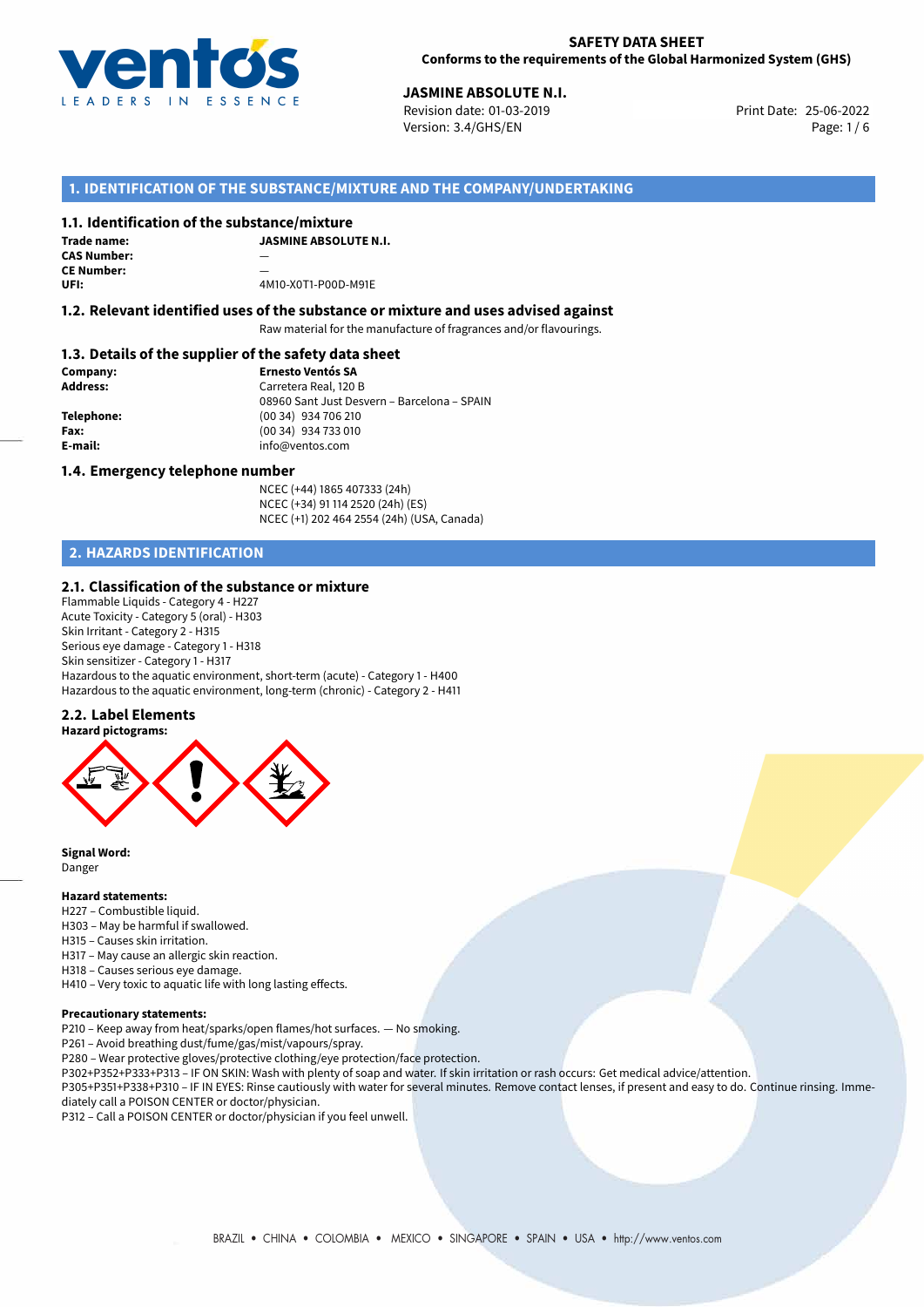

**JASMINE ABSOLUTE N.I.**<br>Revision date: 01-03-2019 **CONTENT PERMIC REVISION Print Date: 25-06-2022** Revision date: 01-03-2019 Version: 3.4/GHS/EN Page: 2 / 6

**Substances responsible for the health hazards:**

BENZYL ACETATE BENZYL ALCOHOL BENZYL BENZOATE BETA-CARYOPHYLLENE CIS-3-HEXENYL BENZOATE CIS-JASMONE **FUGENOL** 2,3-BENZOPYRROLE LINALOOL

## **2.3. Other hazards**

No Information available

# **3. COMPOSITION/INFORMATION ON INGREDIENTS**

## **3.1. Substances**

Not applicable

## **3.2. Mixtures**

MIXTURE OF AROMATIC SUBSTANCES

Hazardous constituents:

| <b>Chemical Name</b>   | % (w/w)           | <b>CAS No</b><br><b>EC No</b> | <b>Classification according to GHS</b>                                                                                                                                                                                                                                               |  |  |  |
|------------------------|-------------------|-------------------------------|--------------------------------------------------------------------------------------------------------------------------------------------------------------------------------------------------------------------------------------------------------------------------------------|--|--|--|
| <b>BENZYL ACETATE</b>  | $\geq$ 25; $<$ 50 | 140-11-4<br>205-399-7         | Acute Toxicity - Category 5 (oral) - H303<br>Hazardous to the aquatic environment, short-term (acute) - Category 2 - H401<br>Hazardous to the aquatic environment, long-term (chronic) - Category 3 - H412                                                                           |  |  |  |
| <b>BENZYL BENZOATE</b> | $>10$ ; $<$ 25    | $120 - 51 - 4$<br>204-402-9   | Acute Toxicity - Category 4 (oral) - H302<br>Acute Toxicity - Category 5 (dermal) - H313<br>Hazardous to the aquatic environment, short-term (acute) - Category 1 - H400<br>Hazardous to the aquatic environment, long-term (chronic) - Category 2 - H411                            |  |  |  |
| <b>ISO-PHYTOL</b>      | $>10$ ; $<$ 25    | 505-32-8<br>208-008-8         | Skin Irritant - Category 2 - H315<br>Hazardous to the aquatic environment, short-term (acute) - Category 1 - H400<br>Hazardous to the aquatic environment, long-term (chronic) - Category 1 - H410                                                                                   |  |  |  |
| LINALOOL               | $>1$ ; $<$ 10     | 78-70-6<br>201-134-4          | Flammable Liquids - Category 4 - H227<br>Acute Toxicity - Category 5 (oral) - H303<br>Skin Irritant - Category 2 - H315<br>Eye Irritant - Category 2A - H319<br>Skin sensitizer - Category 1B - H317<br>Hazardous to the aquatic environment, short-term (acute) - Category 3 - H402 |  |  |  |
| <b>CIS-JASMONE</b>     | $>1$ ; <10        | 488-10-8<br>207-668-4         | Acute Toxicity - Category 5 (oral) - H303<br>Skin Irritant - Category 2 - H315<br>Eye Irritant - Category 2B - H320<br>Hazardous to the aquatic environment, short-term (acute) - Category 3 - H402                                                                                  |  |  |  |
| <b>EUGENOL</b>         | $>1$ ; <10        | $97 - 53 - 0$<br>202-589-1    | Acute Toxicity - Category 5 (oral) - H303<br>Skin Irritant - Category 3 - H316<br>Eye Irritant - Category 2A - H319<br>Skin sensitizer - Category 1B - H317<br>Hazardous to the aquatic environment, short-term (acute) - Category 2 - H401                                          |  |  |  |
| 2,3-BENZOPYRROLE       | $>1$ ; $<$ 10     | 120-72-9<br>204-420-7         | Acute Toxicity - Category 3 (dermal) - H311<br>Acute Toxicity - Category 4 (oral) - H302<br>Serious eye damage - Category 1 - H318<br>Hazardous to the aquatic environment, short-term (acute) - Category 2 - H401                                                                   |  |  |  |
| CIS-3-HEXENYL BENZOATE | $>1$ ; <10        | 25152-85-6<br>246-669-4       | Skin sensitizer - Category 1B - H317<br>Hazardous to the aquatic environment, short-term (acute) - Category 2 - H401<br>Hazardous to the aquatic environment, long-term (chronic) - Category 2 - H411                                                                                |  |  |  |
| <b>BENZYL ALCOHOL</b>  | $>1$ ; <10        | $100 - 51 - 6$<br>202-859-9   | Acute Toxicity - Category 4 (oral) - H302<br>Acute Toxicity - Category 5 (dermal) - H313<br>Eye Irritant - Category 2 - H319                                                                                                                                                         |  |  |  |
| BETA-CARYOPHYLLENE     | $\geq$ 0.1; <1    | 87-44-5<br>201-746-1          | Skin sensitizer - Category 1B - H317<br>Aspiration hazard - Category 1 - H304<br>Hazardous to the aquatic environment, long-term (chronic) - Category 4 - H413                                                                                                                       |  |  |  |

[See the full text of the hazard statements in section 16.](#page-5-0)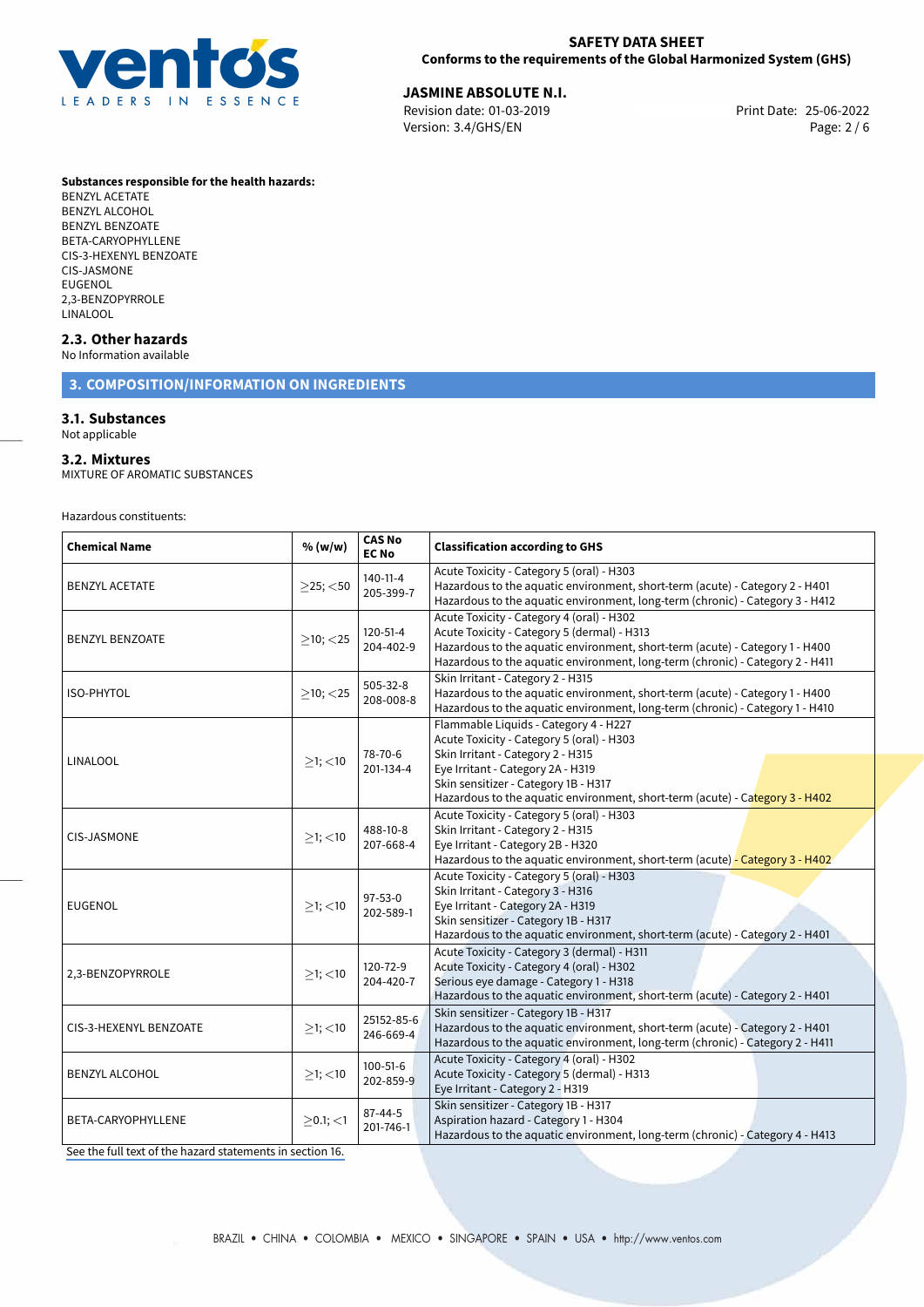

**JASMINE ABSOLUTE N.I.**<br>Revision date: 01-03-2019 **Print Date: 25-06-2022** Version: 3.4/GHS/EN Page: 3 / 6

# **4. FIRST-AID MEASURES**

## **4.1. Description of necessary first aid measures**

| Ingestion:    | Rinse mouth with water.<br>Obtain medical advice.<br>Keep at rest. Do not induce vomiting.                                                           |
|---------------|------------------------------------------------------------------------------------------------------------------------------------------------------|
| Eye contact:  | In case of contact with eyes, rinse immediately with plenty of water for at least 15 minutes and seek medical advice.                                |
| Inhalation:   | Remove person to fresh air and keep at rest.<br>Seek immediate medical advice.                                                                       |
| Skin contact: | Take off immediately all contaminated clothing.<br>Thoroughly wash affected skin with soap and water.<br>Seek medical attention if symptoms persist. |

#### **4.2. Most important symptoms and effects, both acute and delayed** No information available.

# **4.3. Indication of any immediate medical attention and special treatment needed**

No information available.

# **5. FIRE-FIGHTING MEASURES**

## **5.1. Extinguishing Media**

Water spray, carbon dioxide, dry chemical powder or appropriate foam. For safety reasons do not use full water jet.

## **5.2. Special hazards arising from the substance or mixture**

Known or Anticipated Hazardous Products of Combustion: Emits toxic fumes under fire conditions.

## **5.3. Advice for firefighters**

High temperatures can lead to high pressures inside closed containers. Avoid inhalation of vapors that are created. Use appropriate respiratory protection. Do not allow spillage of fire to be poured into drains or watercourses. Wear self-contained breathing apparatus and protective clothing.

# **6. ACCIDENTAL RELEASE MEASURES**

## **6.1. Personal precautions, protective equipment and emergency procedures**

Evacuate surronding areas. Ensure adequate ventilation. Keep unnecessary and unprotected personnel from entering. Do not breathe vapor/spray. Avoid contact with skin and eyes. Information regarding personal protective measures: see section 8.

## **6.2. Environmental precautions**

To avoid possible contamination of the environment, do not discharge into any drains, surface waters or groundwaters.

## **6.3. Methods and materials for containment and cleaning up**

Cover with an inert, inorganic, non-combustible absorbent material (e.g. dry-lime, sand, soda ash). Place in covered containers using non-sparking tools and transport outdoors. Avoid open flames or sources of ignition (e.g. pilot lights on gas hot water heater). Ventilate area and wash spill site after material pickup is complete.

## **6.4. Reference to other sections**

Information regarding exposure controls, personal protection and disposal considerations can be found in sections 8 and 13.

# **7. HANDLING AND STORAGE**

## **7.1. Precautions for safe handling**

Do not store or handle this material near food or drinking water. Do not smoke. Avoid contact with the eyes, skin and clothing. Wear protective clothing and use glasses. Observe the rules of safety and hygiene at work. Keep in the original container or an alternative made from a compatible material.

## **7.2. Conditions for safe storage, including any incompatibilities**

Store in tightly closed and preferably full containers in a cool, dry and ventilated area, protected from light. Keep away from sources of ignition (e.g. hot surfaces, sparks, flame and static discharges). Keep away from incompatible materials (see section 10).

## **7.3. Specific end use(s)**

No information available.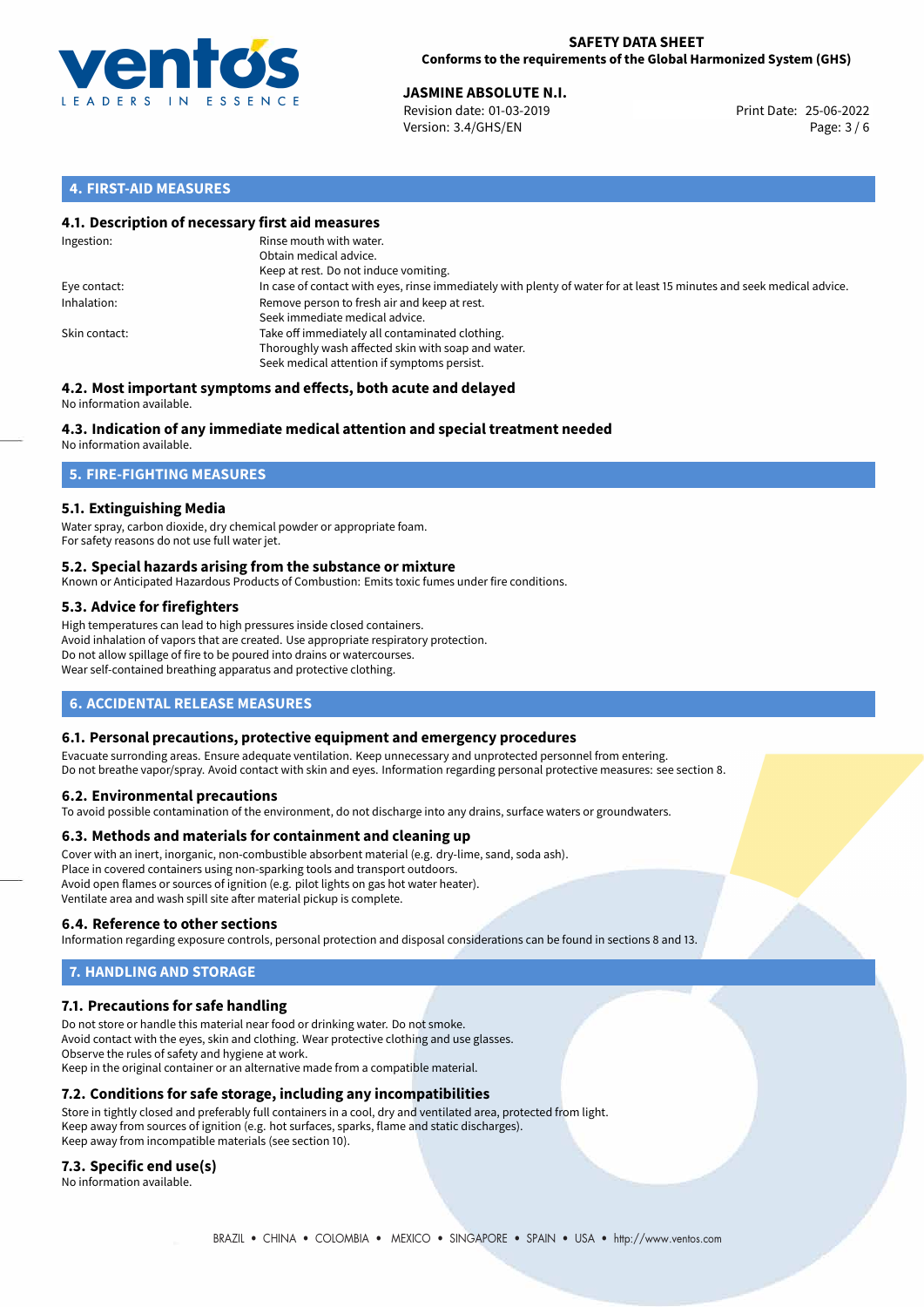

**JASMINE ABSOLUTE N.I.**<br>Revision date: 01-03-2019 **Print Date: 25-06-2022** Version: 3.4/GHS/EN Page: 4 / 6

# **8. EXPOSURE CONTROLS AND PERSONAL PROTECTION**

## **8.1. Control parameters**

Components with occupational exposure limits: None known.

## **8.2. Exposure controls**

Measures should be taken to prevent materials from being splashed into the body. Provide adequate ventilation, according to the conditions of use. Use a mechanical exhaust if required.

### **8.3. Individual protection measures, such as personal protective equipment**

| Eye/Face protection:             | Chemical safety goggles are recommended. Wash contaminated goggles before reuse.                                                            |
|----------------------------------|---------------------------------------------------------------------------------------------------------------------------------------------|
| Hand Protection:                 | Chemical-resistant gloves are recommended. Wash contaminated gloves before reuse.                                                           |
| Body protection:                 | Personal protective equipment for the body should be selected based on the task being performed and the risks                               |
|                                  | involved.                                                                                                                                   |
| Respiratory Protection:          | In case of insufficient ventilation, use suitable respiratory equipment.                                                                    |
| Environmental exposure controls: | Emissions from ventilation or process equipment should be checked to ensure they comply with environmental<br>protection legislation.       |
|                                  | In some cases, filters or engineering modifications to the process equipment will be necessary to reduce emissions to<br>acceptable levels. |

# **9. PHYSICAL AND CHEMICAL PROPERTIES**

## **9.1. Information on basic physical and chemical properties**

| Appearance:                            | Liguid                    |
|----------------------------------------|---------------------------|
| Colour:                                | Conforms to standard      |
| Odour:                                 | Conforms to standard      |
| Odour theshold:                        | Not determined            |
| pH:                                    | Not determined            |
| Melting point/freezing point:          | Not determined            |
| Boling point/boiling range (°C):       | Not determined            |
| Flash point:                           | $65^{\circ}$ C            |
| Evaporation rate:                      | Not determined            |
| Flammability:                          | Not determined            |
| Lower flammability/Explosive limit:    | Not determined            |
| Upper flammability/Explosive limit:    | Not determined            |
| Vapour pressure:                       | Not determined            |
| Vapour Density:                        | Not determined            |
| Density:                               | $0,99-1,01$ g/mL (20°C)   |
| Relative density:                      | $0,99-1,01(20°C)$         |
| Water solubility:                      | <b>INSOLUBLE IN WATER</b> |
| Solubility in other solvents:          | SOLUBLE IN ETHANOL        |
| Partition coefficient n-octanol/water: | Not determined            |
| Auto-ignition temperature:             | Not determined            |
| Decomposition temperature:             | Not determined            |
| Viscosity, dynamic:                    | Not determined            |
| Viscosity, kinematic:                  | Not determined            |
| Explosive properties:                  | Not determined            |
| Oxidising properties:                  | Not determined            |
|                                        |                           |

# **10. STABILITY AND REACTIVITY**

### **10.1. Reactivity**

No hazardous reactions if stored and handled as prescribed/indicated.

### **10.2. Chemical stability**

The product is stable if stored and handled as prescribed/indicated.

## **10.3. Possibility of hazardous reactions**

No hazardous reactions if stored and handled as prescribed/indicated.

#### **10.4. Conditions to Avoid**

Conditions to Avoid: Excessive heat, flame or other ignition sources.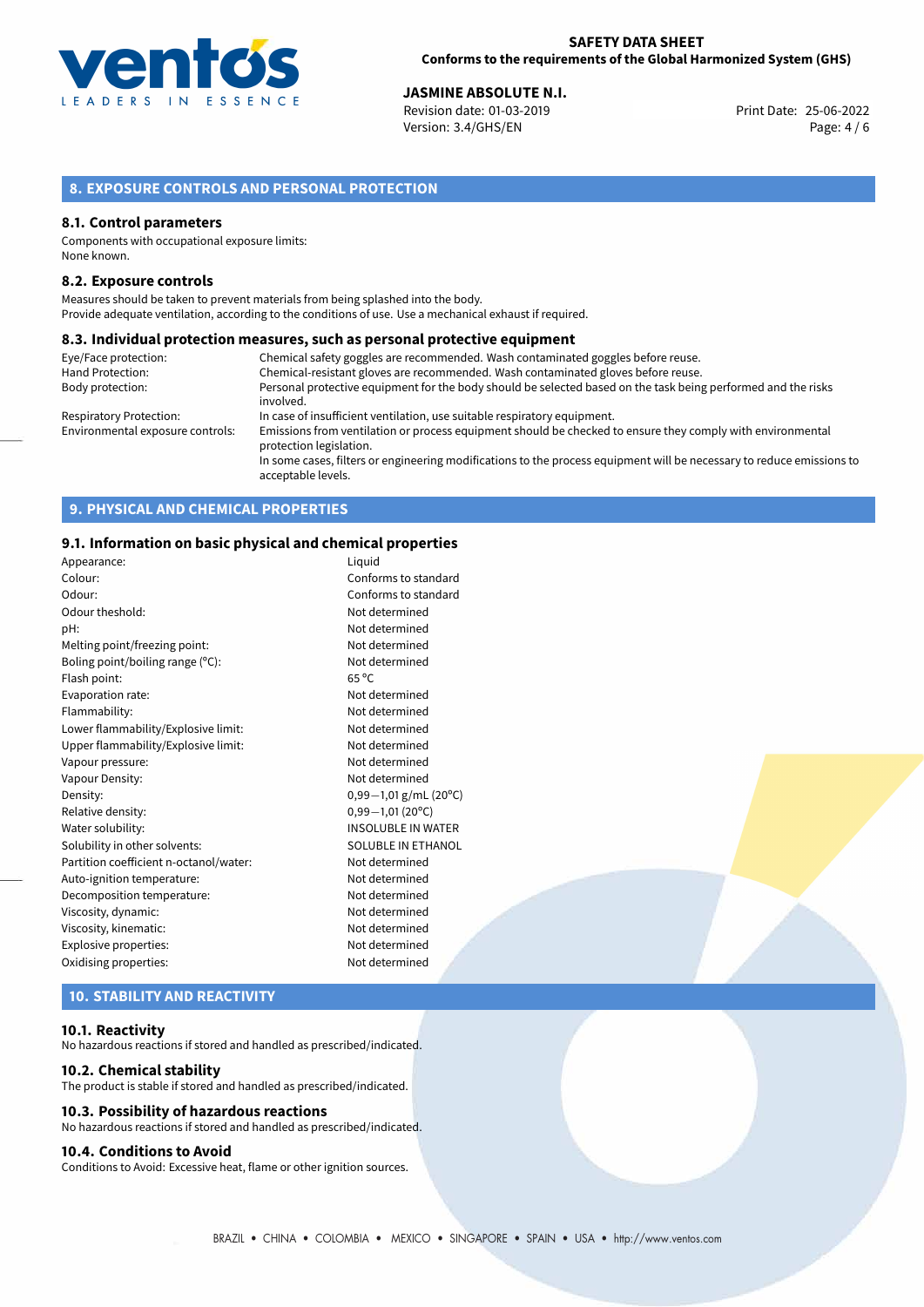

**JASMINE ABSOLUTE N.I.**<br>Revision date: 01-03-2019 **Print Date: 25-06-2022** Version: 3.4/GHS/EN Page: 5 / 6

## **10.5. Incompatible materials**

Avoid contact with strong acids and bases and oxidizing agents.

## **10.6. Hazardous decomposition products**

During combustion may form carbon monoxide and unidentified organic compounds.

# **11. TOXICOLOGICAL INFORMATION**

| <b>Acute toxicity</b>             | May be harmful if swallowed.                                              |
|-----------------------------------|---------------------------------------------------------------------------|
| <b>Skin corrosion/irritation</b>  | Causes skin irritation.                                                   |
| Serious eye damage/irritation     | Causes serious eye damage.                                                |
| Respiratory or skin sensitisation | May cause an allergic skin reaction.                                      |
| <b>Germ cell mutagenicity</b>     | Based on the data available, the criteria for classification are not met. |
| Carcinogenicity                   | Based on the data available, the criteria for classification are not met. |
| <b>Reproductive toxicity</b>      | Based on the data available, the criteria for classification are not met. |
| <b>STOT-single exposure</b>       | Based on the data available, the criteria for classification are not met. |
| <b>STOT-repeated exposure</b>     | Based on the data available, the criteria for classification are not met. |
| <b>Aspiration hazard</b>          | Based on the data available, the criteria for classification are not met. |

# **12. ECOLOGICAL INFORMATION**

## **12.1. Toxicity**

**Assessment:**

Very toxic to aquatic life with long lasting effects. **Experimental/calculated data:** No information available.

## **12.2. Degradability**

No information available.

## **12.3. Bioaccumulative potential**

No information available.

## **12.4. Soil mobility**

No information available.

# **12.5. Other adverse effects**

See also sections 6, 7, 13 and 15 Do not allow to get into waste water or waterways.

## **13. DISPOSAL CONSIDERATIONS**

## **13.1. Waste treatment methods**

Dispose of in accordance with national and local environmental regulations.

## **14. TRANSPORT INFORMATION**

|                                    | <b>ADR/RID/ADN</b>                |  | <b>IMDG</b>                       |  | <b>IATA-ICAO</b>                  |  |
|------------------------------------|-----------------------------------|--|-----------------------------------|--|-----------------------------------|--|
| 14.1. UN Number                    | UN3082                            |  | <b>UN3082</b>                     |  | <b>UN3082</b>                     |  |
| 14.2. UN Proper Shipping Name      | ENVIRONMENTALLY HAZARDOUS         |  | ENVIRONMENTALLY HAZARDOUS         |  | ENVIRONMENTALLY HAZARDOUS         |  |
|                                    | SUBSTANCE, LIQUID, N.O.S. (BENZYL |  | SUBSTANCE, LIQUID, N.O.S. (BENZYL |  | SUBSTANCE, LIQUID, N.O.S. (BENZYL |  |
|                                    | BENZOATE)                         |  | BENZOATE)                         |  | BENZOATE)                         |  |
| 14.3. Transport Hazard Class(es)   |                                   |  |                                   |  |                                   |  |
| 14.4. Packing Group                | Ш                                 |  | Ш                                 |  | Ш                                 |  |
| $\mid$ 14.5. Environmental hazards | Yes                               |  | Yes                               |  | Yes                               |  |
| Additional information             |                                   |  |                                   |  |                                   |  |

## **14.6 Special precautions for user**

None known

### **14.7. Transport in bulk according to Annex II of MARPOL 73/78 and the IBC Code**

No information available